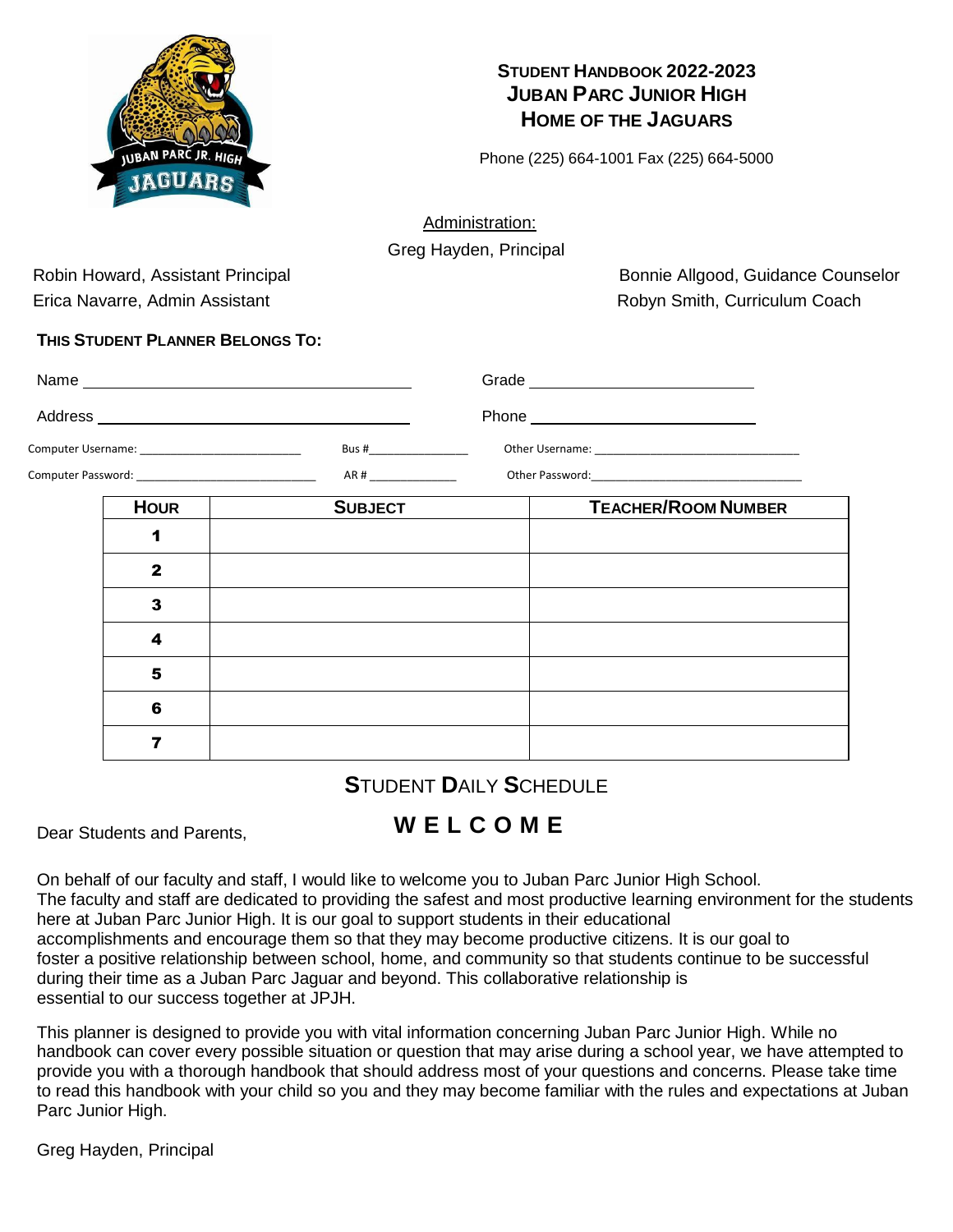# **SCHOOL CALENDAR 2022/2023**

| <b>FIRST SEMESTER</b>  | <b>Begins: Tuesday, August 9, 2022</b> |
|------------------------|----------------------------------------|
| <b>SECOND SEMESTER</b> | Begins: Friday, January 6, 2023        |

**Ends: Tuesday, Dec. 20, 2022 Ends: Friday, May 26, 2023** 

### **SCHOOL HOLIDAYS (STUDENTS)**

Labor Day: Monday, September 5, 2022 (1 Day) LPPS Professional Development: Wednesday, September 21, 2022 (1 Day) Livingston Parish Fair: Friday, October 7, 2022 (1 Day) LPPS Professional Development: Wednesday, November 2, 2022 (Half Day) Federal Election Day: Tuesday, November 8, 2022 (1 Day) Thanksgiving: Monday - Friday, November 21-25, 2022 (5 Days) Christmas and New Year's: Wednesday, December 21, 2022 – Thursday, January 5, 2023 (12 Days) Martin Luther King Day: Monday, January 16, 2023 (1 Day) Mardi Gras: Monday-Friday February 20-24 2023 (5 Days) LPPS Professional Development: Wednesday, March 1, 2023 (1 Day) LPPS Professional Development: Wednesday, March 29, 2021 (Half Day) Good Friday/Easter: Friday, April 7, 2023- Friday April 14, 2023 (6 Days)

#### **\*\*LEAP TESTING DATES\*\***

Tuesday, April 25- Friday, May 26

#### **INTERIM AND REPORT CARDS**

#### **INTERIM REPORTS TO BE ISSUED**

Thursday, Sept. 8, 2022 Friday, Nov. 11, 2022 Tuesday, Feb. 7, 2023 Tuesday, April 25, 2023

**REPORT CARD PERIOD ENDS** Tuesday, October 11, 2022 Tuesday, December 20, 2022 Thursday, March 16, 2023 Friday, May 26, 2023

# **SCHEDULES**

#### **REPORT CARD TO BE ISSUED**

Tuesday, October 18, 2022 Friday, January 13, 2023 Wednesday, March 22, 2023 Friday, June 2, 2023

| <b>DAILY SCHEDULE</b>                                  |                                          | <b>ACTIVITY SCHEDULE</b>                     |                                          |  |  |  |
|--------------------------------------------------------|------------------------------------------|----------------------------------------------|------------------------------------------|--|--|--|
| Classes Begin                                          | 7:10                                     | <b>Classes Begin</b>                         | 7:10                                     |  |  |  |
| 7:13<br>1st Period<br>8:09<br>$\overline{\phantom{a}}$ |                                          | 1st Period                                   | 7:13<br>7:56                             |  |  |  |
| 2nd Period                                             | 8:12<br>9:05<br>$\overline{\phantom{a}}$ | 2nd Period                                   | 7:59<br>8:42<br>$\blacksquare$           |  |  |  |
| 3rd Period                                             | 9:08<br>$-10:01$                         | 3rd Period                                   | 8:45<br>9:28<br>$\overline{\phantom{0}}$ |  |  |  |
| 4th Period                                             | 10:04<br>$-10:57$                        | 4th Period                                   | $-10:13$<br>9:31                         |  |  |  |
| 5th Period/Lunch/recess                                | 11:00<br>$-12:20$                        | 6th Period                                   | 10:16<br>$-10:57$                        |  |  |  |
| 6th Period                                             | 12:23<br>$-1:16$                         | 5th Period/Lunch/recess                      | 11:00<br>$-12:20$                        |  |  |  |
| 7th Period                                             | $-2:15$<br>1:19<br>7th Period            |                                              | 12:23<br>$-1:06$                         |  |  |  |
| Dismissal 1 <sup>st</sup> load buses/<br>Car/walkers   | 2:15                                     | Activity/Club                                | 1:09<br>$-2:15$                          |  |  |  |
| 2 <sup>nd</sup> load buses                             | 2:18                                     | Dismissal<br>$1st$ load<br>Buses/car/walkers | 2:15<br>2:18                             |  |  |  |
|                                                        |                                          | 2 <sup>nd</sup> Load buses                   |                                          |  |  |  |

**2:18** – extra-curricular activity students, alternative center dismissed

**School Health Rules** – Parents can access school health rules under the parent section of the parish website: [http://www.lpsb.org](http://www.lpsb.org/)

**Please go to the app store and download our free Juban Parc Jr. High APP to stay up to date on news and events.**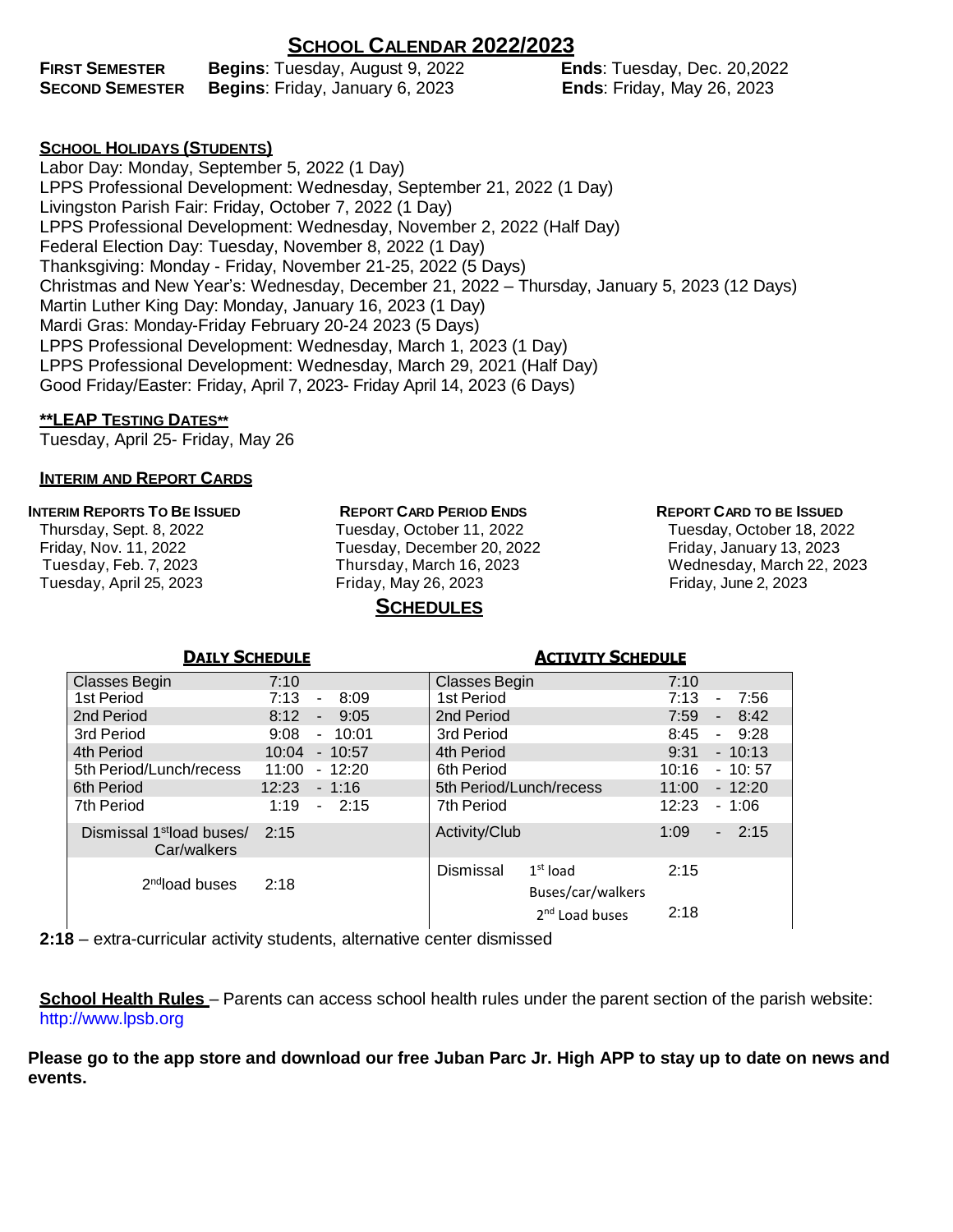

# **NOTE:**

# **\*\* NO CHECK-OUTS 30 minutes prior to last bell**

\*\***CHANGE OF TRANSPORTATION IN THE AFTERNOON**: Any changes to student transportation from school should be made no later than **1:15 P.M.** so that the student can be notified in a timely manner.

# **SCHOOL HOURS**

Students may begin arriving on campus as early as 6:40 A.M. Upon arriving to school, students should report immediately to their designated areas and remain there. A bell will ring for each grade level to attend breakfast. Students should arrive to school no later than 7:10 A.M. **CLASSES BEGIN PROMPTLY AT 7:13 A.M.** Dismissal time is 2:15 P.M.

# **TARDY POLICY**

Tardy slips for arriving late to school will be given after 7:13 A.M. in the office. All students must have a parent or guardian sign them in through the office and pick up an admit slip. **Students must be inside the classroom when the tardy bell rings. Failure to do so will result in being tardy**. Teachers will issue tardy slips in their respective classrooms for students who are tardy after homeroom/1<sup>st</sup> hour. All teachers will enforce this policy. Multiple tardy infractions will result in disciplinary action as listed below. This can be any combination of tardiness – being tardy in the morning or tardy for class during the school day. At the end of the semester, tardies will begin again. However, a student's disciplinary record accumulates the entire year.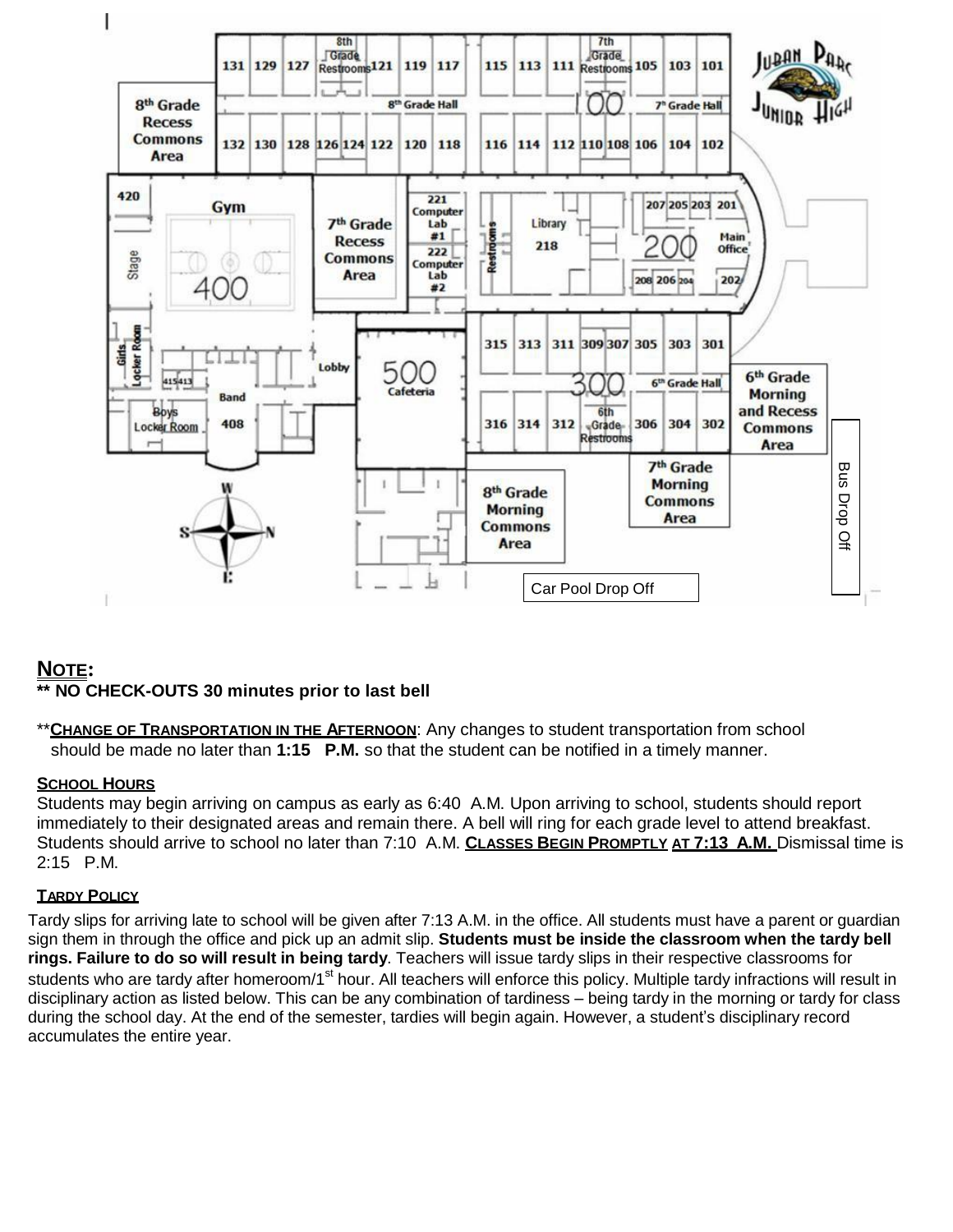| <b>DISCIPLINARY ACTION TAKEN FOR TARDINESS</b>                                         |                                                                             |                                                     |                                                             |  |  |  |
|----------------------------------------------------------------------------------------|-----------------------------------------------------------------------------|-----------------------------------------------------|-------------------------------------------------------------|--|--|--|
| <b>All Additional Offenses</b><br>5-6 Offenses<br>1-2 Offenses<br>3-4 Offenses         |                                                                             |                                                     |                                                             |  |  |  |
| Student will not be<br>penalized. Warning<br>notification will be given to<br>student. | <b>Morning Detention</b><br>Tuesday and/or Thursday<br>6:40 A.M.- 7:05 A.M. | After School Clinic<br>Thursday<br>2:15 - 5:00 P.M. | Double After<br>School Clinic<br>Thursday<br>2:15-5:00 P.M. |  |  |  |

### **ACTIVITIES AND ORGANIZATIONS FOR 2022-2023:**

Art Club Band Boys' & Girls' Track Boys' & Girls' Basketball **Cheerleaders** Coloring Club Gardening Club

Fellowship of Christian Athletes (FCA) Football Honors Club Volleyball Club Swim Team

Awards Day Dance Team School Dances Movie Club

**HONOR ROLL** Open to all students – Students are required to make all A's, A's and B's or all B's.

#### **PERFECT ATTENDANCE** – Only given to students with **no absences**, **check-outs, or check-ins**.

#### **GENERAL SCHOOL SERVICES PROVIDED FOR STUDENTS:**

- 
- 
- 
- A. Concessions—at recess **D.** Belt Rental—located in the library
- B. First Aid—located in the office E. Lost and Found—located in student waiting

C. Sale of pencils—located in the school store area (items will be removed periodically and donated to charity or disposed of)

# **STUDENT FEES** – All fees should be turned in to the teacher indicated below. Checks, Cash, Money order, credit card, or online Student Fees: \$30.00 to homeroom teacher or online

P.E. Uniform: \$20.00 to P.E. Teacher Band Fee: \$50.00 to band teacher

**MEDICINE** – Students are **not** allowed to bring any medicine to school **at any time** and may be subject to disciplinary action if they do. Parents may come to the school to administer medicine to their child. Students will be given medicine at school only with written documentation from a doctor and parent according to state mandate. **Forms may be obtained in the office**. This includes students that self-carry asthma inhalers and over the counter medications.

**TELEPHONE** – The school phone should be used for official business. **Students will not be allowed to use the phone for gym clothes, school materials or books forgotten at home. Students will not be allowed to receive phone calls for any reason.**

**CONFERENCES** - Teacher conferences are encouraged. Parents should contact the school secretary at 664-1001 for an appointment. Conferences will be held Monday-Thursday. A conference with a team of teachers will only be permitted upon scheduling with the office. No teacher conferences will be scheduled on Fridays or the last week of school. Visitors should check in through the office when they arrive on campus and obtain a visitor's badge. Conferences with administrators are by appointment only and should be scheduled between 8:00 A.M. and 1:30 P.M. Monday-Thursday.

**GUIDANCE** – The school counselor duties include school wide testing and administrative duties. Counselors see students at school for many issues. However, they do not do weekly therapy. The counselor will assess the situation and refer the student to the appropriate resource. Your counselor sees students, especially 8th grade, in groups each year. This is mostly related to career activities and scheduling. If students need to see the counselor, they may have their teacher e-mail the Guidance Office. There will also be a form in the school office that the student may fill out as well to request Guidance services.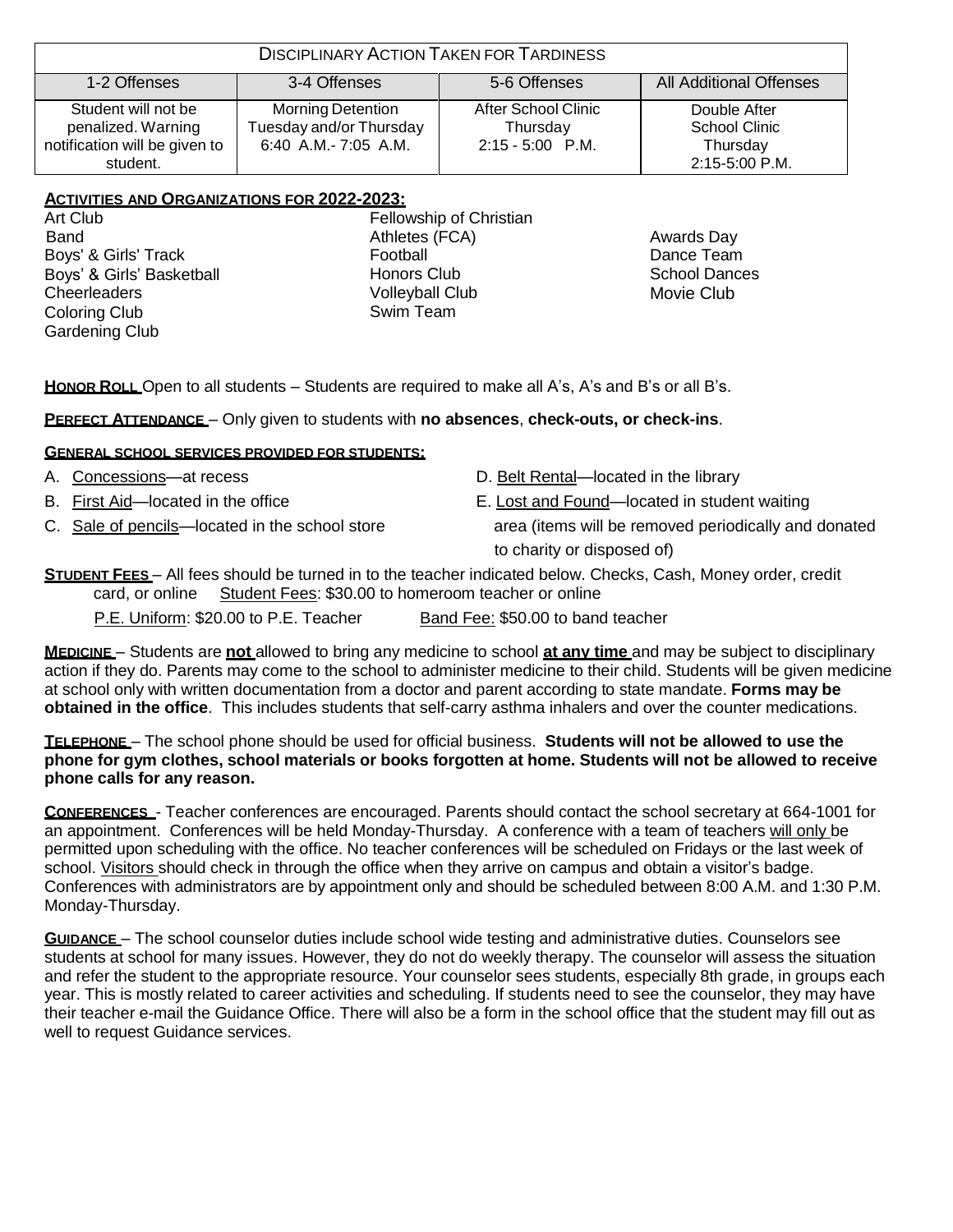**WITHDRAWALS** – If for some reason a student must withdraw or transfer to another school, a transfer slip should be picked up in the office. Please make an appointment with the counselor in advance. All textbooks, library books and school laptops must be returned before a student can get a release or any school records forwarded to another school. Fees for lost or damaged books, laptop damage, required fees, library fines, lunch money, etc. must be paid before school records will be sent to another school.

**ACCIDENTS** – Accidents are reported to the office. Information from student information sheets will be accessed for contact of parent or guardian. **Please make sure this information is updated as needed.** If the parent or guardian cannot be contacted, the school will take the required action. Doctor's name and any known allergies should be placed on the student's information sheet. The parent of a child with a health issue should contact the main office at the beginning of the school year.

**EXCUSES –** Grades 6-8 must be present a minimum of 167 class periods in order to be eligible for a course taken. Exceptions can be made only in the event of extended personal illness as verified by a physician and/or extenuating circumstances as approved by the parish superintendent of child welfare and attendance in consultation with the principal. Students who check in or out of school are marked absent for the classes missed.

- A. On the day that a student returns to school following an absence, he/she should bring a note from the parent/guardian or doctor requesting that the absence be excused. Students have **five (5) school days** to submit an excuse, beginning with the day on which they return to school. The note must include: **first and last name of student and student's grade level, date(s) of student's absence, explanation or reason for absence, parent/guardian signature, and phone number for verification**. The **student** must bring his/her excuse to the **Excuse Box**, located in the student waiting area in the office. If the student does not bring an excuse, he/she will not be eligible to make up work missed on the days of absence resulting in a grade penalty. **Excuses may not be faxed to the school**. **A DOCTOR'S EXCUSE CANNOT BE ALTERED IN ANY MANNER. This action may result in disciplinary action for the student.**
- B. A **parent note** allows the student to make up missed assignments but is not subtracted from the total number of absences. Only a **doctor's excuse, obituary notice of member of immediate family, or court excuse** allows the student to make up missed assignments and is subtracted from the total number of absences.
- C. Not classified as doctor's excuses are receipts for medicine or office visits, appointment slips, prescriptions for medicine, and treatment reports.
- D. The Livingston Parish School Board lists **personal illness, death in the immediate family, and extreme emergencies** as legitimate reasons for absences. **Trips, vacations, etc. are not excusable. Unexcused absences result in students receiving a grade penalty on any missed assignments.**
- E. A doctor's excuse for chronic or recurring illnesses may be accepted but must be renewed **each nine weeks** in order to be valid. **Doctor's excuses will be verified and may not be altered in any way**.
- F. All excuses will be kept on file for purpose of verification.

#### **All Check- ins - parents or guardian must come in the office to check students in or out. Late check-ins do result in a tardy.**

**CHECK-OUT PROCEDURE** – A parent or guardian must be contacted before a student will be allowed to leave school. The person responsible for picking up the student must come into the office and sign a check-out form. For an excused check-out, a note from a doctor or dentist must be presented upon returning to school. If a custody issue arises, parents must provide the school with the appropriate court papers **annually**, showing legal custody. **Students will not be allowed to check out after 1:45 P.M.** 

**HOMEWORK** – Homework is an essential part of education. Homework for students that have been absent may be requested upon the **3rd day** of absence by calling the office **before 8:00 A.M.** Homework may be picked up in the office **between 2:15 and 2:30**.

**LIBRARY** – Students may visit JPJH Library before school from 6:55-7:10 on Monday, Wednesday and Friday to check in/out library books, pay fines, study, etc. Students may check out books for a two-week period. Books must be returned on or before the due date. All library books are due before school ends. Students will be notified when all library books are due. A student may not check out an additional book if he/she has an overdue or damaged library book, or he/she owes a fine. **Fines are \$0.10 per book per school day**. All students are scheduled to visit the library every two weeks with their reading classes. Reading teachers are responsible for Accelerated Reader usage, points, and grades. Individual students may not visit the library during another class's scheduled visit. AR tests may only be taken in the presence of the librarian or the student's English teacher. AR tests may not be taken during another class or when a substitute is present.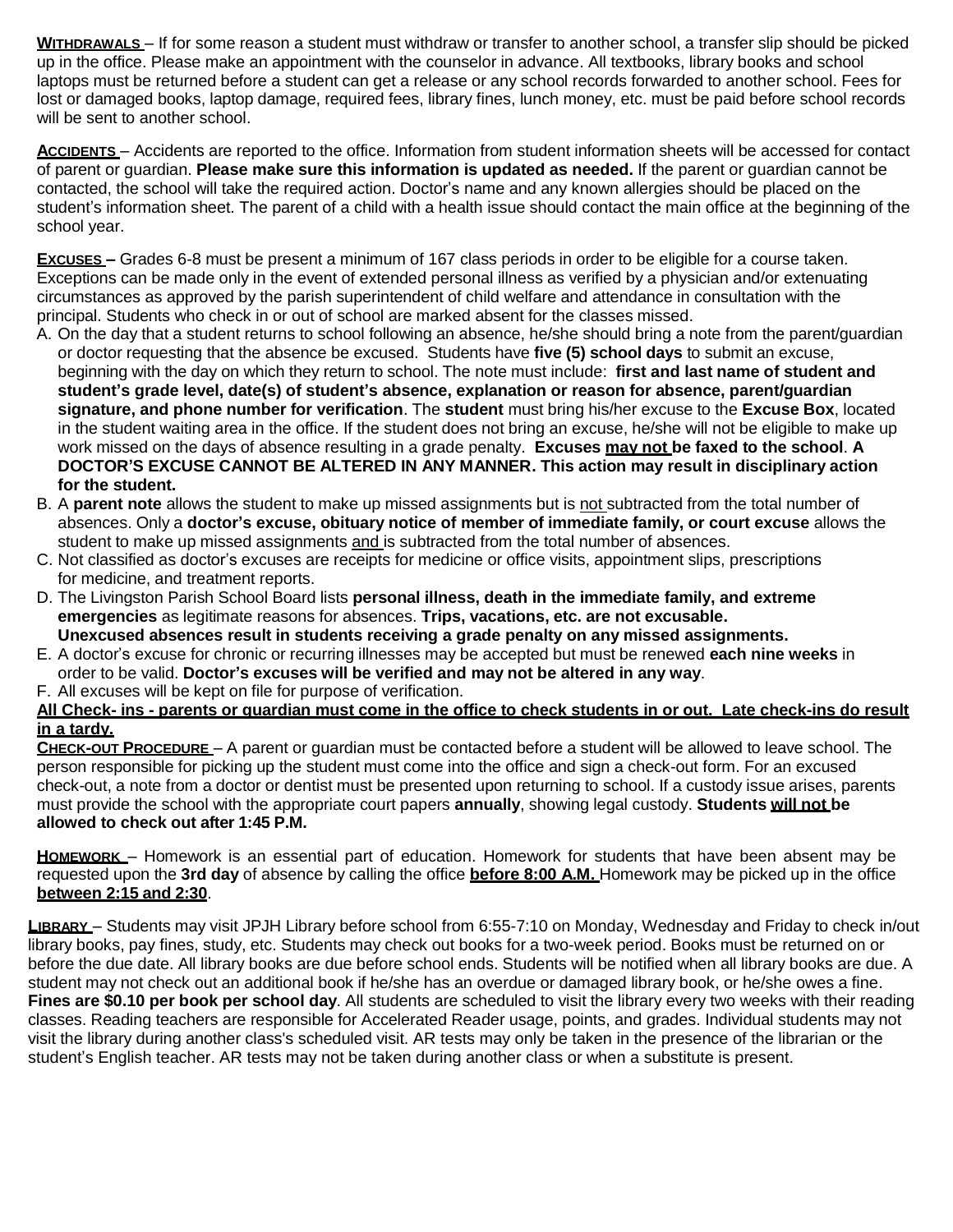**TRANSPORTATION** – Students riding bicycles or walking are not allowed on campus until 6:40 A.M. Violators of this rule will not be allowed to bring bikes on campus at all. **Skateboards are not allowed on campus at any time**. Parents are to use designated driveways. Students are to be dropped off in the morning and picked up in the afternoon in the designated carpool area. Please see school map on page 3. **Students may not be dropped off before 6:40 A.M, including those arriving for morning detention.**

#### **For students riding home an alternate way: One-time bus notes must be filled out online using the JPJH app by BOTH parties involved every time. The student going home a different way and the student who is hosting should fill out the permission form.**

**TEXTBOOKS** – Each student is issued a *home* set of textbooks. Teachers will have classroom sets of textbooks for students' use at school. Student textbooks are checked out through the JPJH Library using Follett Destiny software. Textbooks are the responsibility of each student. Any damage which occurs to the textbooks while in the possession of the student will result in the student being required to pay for the book/books. All student textbooks are due before the last week of school.

# **LUNCH**

- A. Students have a choice of hot lunch or they may bring their lunch.
- B. Students may not bring canned soft drinks, any type of carbonated beverage or fast food into the cafeteria.
- C. Students may pay at the door each day or pay in advance for extra items. **No charging is allowed.**
- D. Change will not be given in the cafeteria. Students will be credited with the amount submitted.

# **Lunch Expectations:**

- A. Students should move quickly, quietly, and in assigned order when paying for lunch, scanning fingers or cards, receiving lunch and emptying trays.
- B. Students should remain in their assigned seats until directed by the teacher to leave.
- C. Students should sit together as a class.
- D. Students should not return to the classroom for forgotten items.
- E. There will be **no talking** on the way to and from the cafeteria.
- F. Behavioral expectations in the cafeteria are comparable and consistent with classroom expectations.
- G. Lunch tables and floors must be left clean upon exiting.

# **BOUNDARIES FOR STUDENTS** – AT NO TIME SHOULD STUDENTS ENTER A COMMONS AREA OTHER THAN THEIR OWN.

Sixth grade students will be allowed:

- A. On the concrete area in front of 300 or 6th grade building.
- B. To use the water fountains and restrooms in the 300 or 6th grade building.

# Seventh grade students will be allowed:

A. On the concrete area northeast of the 300 building before school and on the concrete area southeast of the 300 building during recess.

B. To use the water fountains and restrooms in the 200 hall in the morning and in 200 hall at recess.

Eighth grade students will be allowed:

A. On the concrete area southeast of the 300 building before school and behind the 100 building at recess.

B. To use the water fountains and restrooms in 200 hall in the morning and 100 hall at recess.

# **\*Students out of designated area will receive referral to the office for disciplinary action.**

# **GENERAL RULES OF CONDUCT BEFORE SCHOOL AND AFTER SCHOOL**

- A. There will be no running on concrete areas for any reason.
- B. There will be no physical contact. This includes slapping, kicking, tackling, and any other form of aggressive or affectionate contact.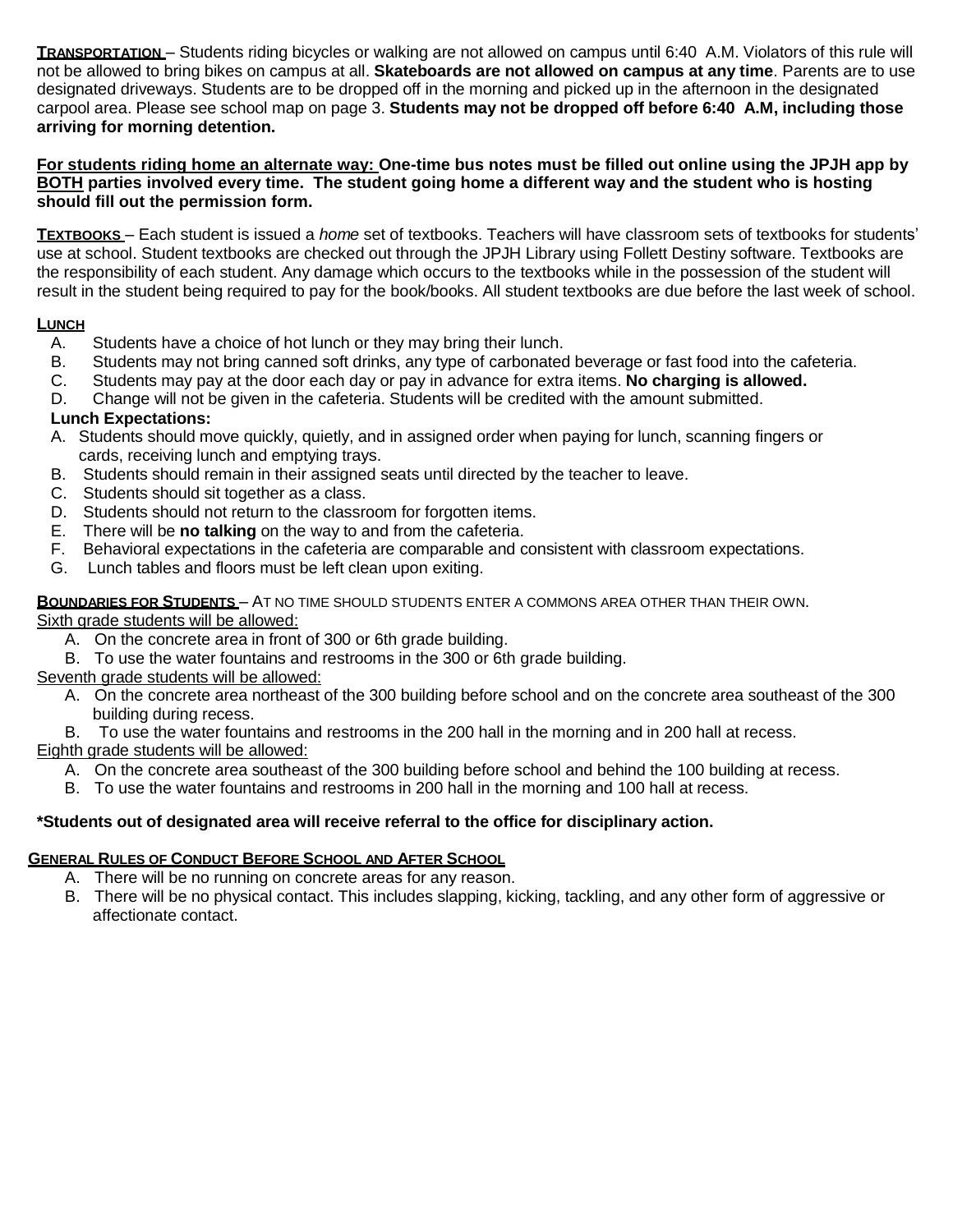# **GENERAL CAMPUS RULES**

- A. **A student must be in school one-half of the day to be able to participate in any school activity.** This includes any type of practice, event, dance, ballgame, etc. A student who is suspended may not participate in any school sponsored activity beginning at **2:15** on the day of the infraction.
- B. Any school property damaged or lost will be paid for by the student.
- C. **Students may not attend extra-curricular activities until debts are cleared.**
- D. Only those students who eat breakfast will be allowed in the cafeteria between 6:45-7:10 A.M.

# **Students are to leave as soon as they finish eating breakfast**.

- E. The building opens at 7:10 A.M. In the event of inclement weather, all students must be seated in the hallway next to their homeroom class. Any student found out of area will be referred to the office for disciplinary action.
- F. Concessions will be sold at recess. Buyers are to line up in an orderly manner.
- **G. Students are not to leave their classes to go to the restroom, office, or guidance office without signed planner and signing out of teacher's classroom sign-out sheet.**
- H. No hats will be brought or worn to school.
- I. **Students are not to be in a classroom without teacher supervision**. Example before school, after school, etc.
- J. No personal possessions other than required items for classroom use will be allowed in school. This includes candy, toys, games, baseball cards, cell phones, Apple watches, air pods, and electronic devices such as CD players, tape players, radios, MP3's, iPOD's, etc. **Violations will result in disciplinary action**. Parents are required to pick up confiscated items. **School personnel reserve the right to examine items and images on electronic devices.**
- K. Students are not allowed to bring visitors to school. This includes brothers and sisters.
- L. Students may not buy or sell personal items to one another at school.
- M. All school rules and policies apply on school buses and bus loading areas.
- N. Students will not be allowed to receive flowers, balloons, etc. at school.
- O. Homework and medical excuses faxed to the school will not be accepted.
- P. Students are not allowed on school grounds except during school-related activities.
- Q. Body armor is not allowed to be worn on school grounds or to any school-related activity.
- R. Shirts must be tucked in at all times. Failure to comply will result in a detention and for multiple offenses the *discipline will be progressive. There will not be any warnings.*
- S. JPJH does not tolerate bullying, harassment or intimidation of any kind, students should report such behavior to a teacher or administrator and it will be investigated and appropriate action will be taken.

T. Audio and video recordings are not allowed at JPJH due to possible violations of FERPA and HIPPA, both of which regulate and protect the right to privacy for adults and minors. Any audio or video recordings at JPJH require the prior approval of the Principal. Please note that this policy does not apply to general assemblies, award ceremonies, and other school sponsored events at JPJH; however, live streaming of any event is not allowed. Any audio or video recording by students on campus will result in disciplinary action.

#### **DISMISSAL OF SCHOOL**

When the first bell rings at 2:15, only those students riding first load, walking, or carpool will be dismissed. When the second bell rings, students who ride 2<sup>nd</sup> load, have behavior clinic and/or have practice for an extracurricular activity are to be dismissed. Bus students, walkers, and bicycle riders will exit from the north end of the 100 and 300 halls to the bus loading area for either load. Students riding with their parents must be picked up from the east side of the 300 hall under the carpool overhang. 6th grade will exit out the north end of building and 7th & 8th grade will exit between the cafeteria and the south end of the 300 hall.

Students riding a 2<sup>nd</sup> load bus must sit in the designated area for their bus. Students out of area will be referred to the office for disciplinary action.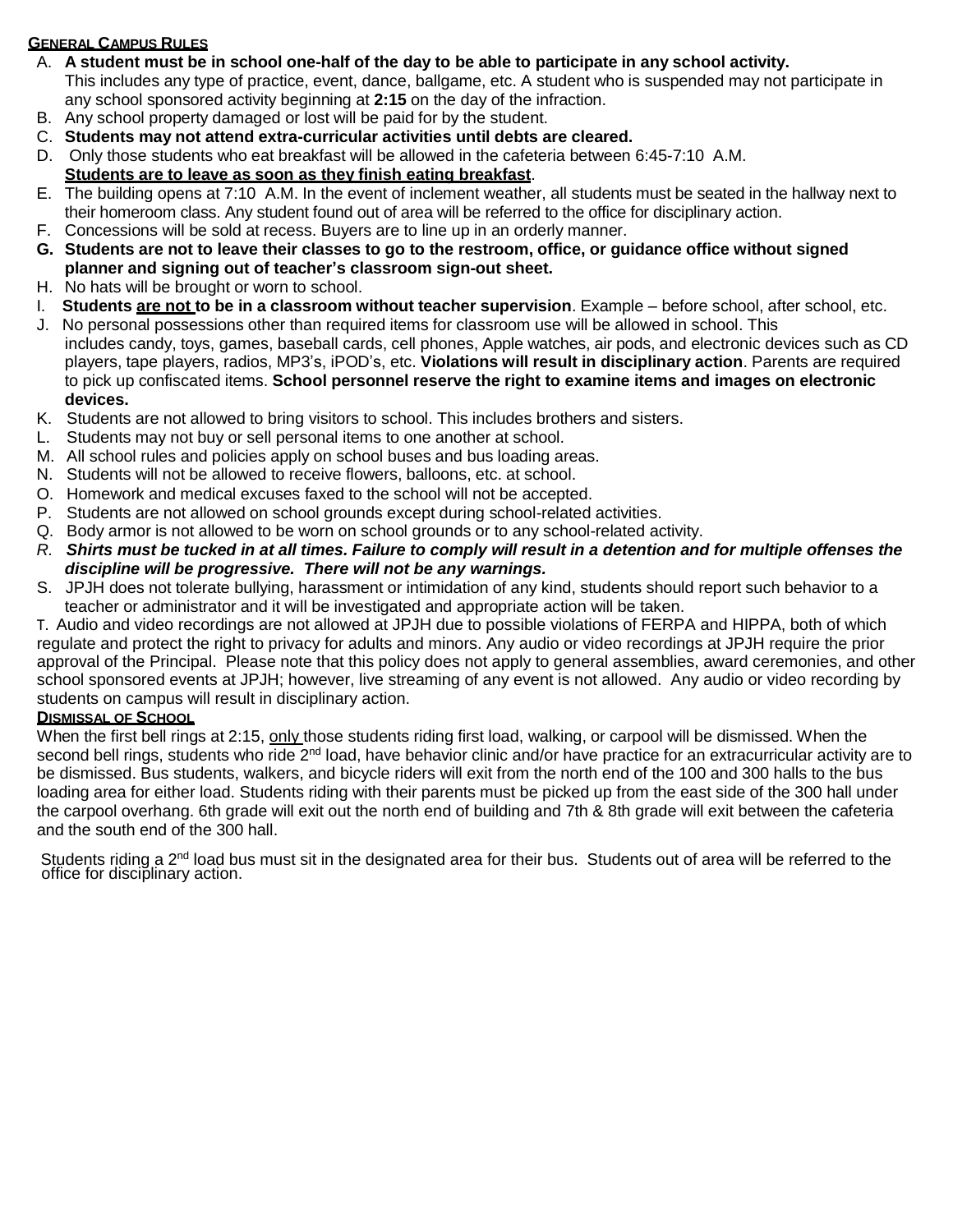### **STUDENT DRESS CODE**

The policy of the Livingston Parish School Board shall be that no mode of attire shall be considered proper for school wear that disrupts the classroom and/or the school's positive learning environment. In questions regarding student dress and grooming, the principal or his/her designee of each school shall make the final decision based on this policy as to what is considered proper or improper dress according to the guidelines provided.

The Livingston Parish School Board is responsible for achieving a systemwide dress code for appearance and dress among students that will promote the best atmosphere for teaching and learning.

### **DRESS AND PERSONAL GROOMING**

It is the responsibility of each student to use good judgment regarding appearance and attire. Cleanliness shall be a basic consideration. Any complaint concerning a student's dress and appearance shall be addressed by the particular school's administration. The principal of the particular school shall make the final decision as to what is considered proper attire and appearance. In the event that health and medical considerations for a particular student require an exception to the Dress Code, the principal of the particular school shall determine that exception and make his/her faculty and staff aware of the exception.

The following guidelines have been established regarding all students' dress and appearance:

### **GENERAL DRESS CODE**

The following guidelines have been established regarding all students' dress and appearance:

- 1. Styles of dress and grooming never should be such that they represent a collective or individual protest.
- 2. Appropriate footwear must be worn to school (no shower shoes, flip-flops).
- 3. Caps, hats, or head covering of any kind, and unprescribed glasses are not permitted.
- 4. Patches, decorations, slogans, symbols, tags, marks, or advertisements are prohibited. (Examples: beer, cigarettes, drugs, obscene suggestions, sexual connotations, political, etc.)
- 5. Earrings are allowed for students provided they are not a safety concern or a distraction on campus.
- 6. Piercings, other than ears, are not permitted. Clear (concise stud only) pierce hole fillers are allowed for nose rings.
- 7. Jewelry, including earrings, worn during the school day should be a size and dimension that is not a safety concern or a distraction on campus.
- 8. Hair should be neat, clean, and out of the student's eyes. Students should have natural hair color. Extreme unnatural colors are not allowed. Sculptured hair styles that include pictures, symbols, letters, numbers, or hair curlers, rollers or excessively teased will not be permitted. Principals have discretion if a hairstyle including accessories interferes with learning.
- 9. Neatly groomed facial hair is acceptable, including mustaches, beards and goatees.
- 10. Tattoos that are vulgar, obscene, political, offensive or otherwise disruptive to the school environment are not permitted and must be covered at all times.
- 11. Foundation garments must be worn.
- 12. Dress during any period where uniforms are not required, such as special event days, or for transferring students, shall be consistent with the intent and spirit of the *School Uniform Dress Code*.

#### **SCHOOL UNIFORM DRESS CODE**

The School Board is permitted by state law to adopt dress codes mandating the use of school uniforms. The purpose of the *School Uniform Dress Code* shall be to provide additional opportunities for increased school safety; to encourage students to experience a greater sense of school identity and belonging; to encourage an improvement in student behavior; and to encourage a high level of program participation.

# **JPJH alternate dress day guidelines:**

- 1) Only traditional blue jeans with no rips, holes or tears. Jean shorts are not permitted.
- 2) No pajama pants, sweat pants, leggings, shorts, dresses, etc.
- 3) No clothing that contains obscene language, alcohol, tobacco, or drugs.
- 4) No flip flops, slippers, or house shoes
- 5) No sleeveless shirts or tops.
- 6) Anything else deemed inappropriate by the JPJH administration

### **NO EMBLEMS, INSIGNIAS, OR MONOGRAMS SHALL APPEAR ON ANY UNIFORM ITEM. CARGO TYPE POCKETS ON ANY GARMENT ARE PROHIBITED.**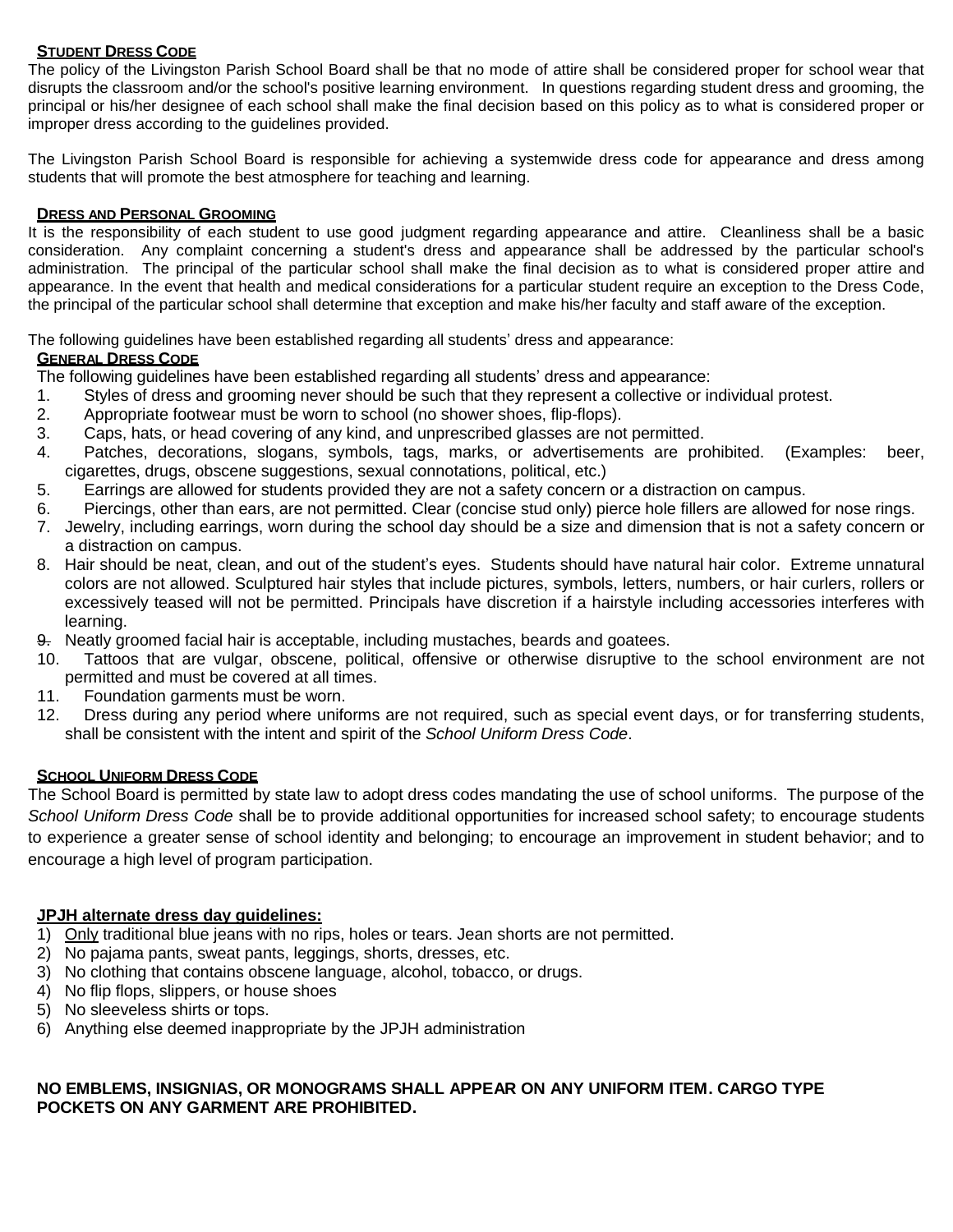#### **Shirt:**

-Solid Color: Navy Blue or White Polo (golf-boxed, hemmed) two, three, or four buttons at the top front with collar (short or long sleeves)

-Oxford/dress shirt style (short or long sleeves)

-Under-shirts and t-shirts, if worn must be white, gray or black and can only be worn underneath the standard uniform.

#### -All shirts **must be tucked in and properly buttoned at all times.**

-Designs, emblems, insignias, monograms and logos are prohibited.

### **Pants/Skorts/Skirts/Shorts/Jumpers**:

-Solid color: **Traditional Khaki** (stone, chocolate, or green prohibited)

-No jean, knit, jegging, stretch, cargo, capri, or cropped styles

-**Appropriate fit: not too loose, not too tight; no sagging.**

-Pants must have belt loops and a belt is mandatory.

-Must be worn at waistline,

-Skirts should be to top of kneecap.

-Jumpers should be to top of kneecap; not allowed for 9-12.

-Shorts/Skorts: Top of knee to four (4) inches above knee; length cannot be below the knees; length can be cuffed or not cuffed,

-The only logos allowed should be the manufacturer's label.

-All bottoms must be hemmed.

#### **Belts:**

Grades 6-12: Belt required with clothing designed with belt loops, any color, no inappropriate logos or slogans. Belts are to be worn correctly and buckles are not to be excessive size or offensive in design. Studs and spikes are prohibited

Belts may be rented daily from the Library for \$1

#### **Socks:**

If worn...

-Socks may not have inappropriate or offensive wording or images. Socks above the knee are prohibited.

-Tights/Leggings solid color black, gray, navy blue or white (May only be worn under skirts/dresses/jumpers). Tights must be full length reaching the ankle.

#### **Shoes:**

-Closed-toe and closed-heel shoes are mandatory (tennis shoes, dress shoes, casual shoes or slip-on shoes or boots).

-Footwear shall not extend above the knee.

-Shoes shall be properly tied or strapped, if applicable

#### **Coats:**

-Coat/jacket/sweater may be worn as long as the uniform shirt collar is revealed under the coat/jacket/sweater (trenchcoats are prohibited)

-Vests/jackets/sweaters/coats that zip/button/snap from top to bottom may be any color and with hood.

#### **Pullovers of Any Kind –**

-Solid Navy blue or White (¾ zip, crew, hoodies, sweaters) are allowed. A pullover cannot be worn in place of shirt nor be so large that it conceals a student's bottom garment. Designs, emblems, insignias, monograms and logos are prohibited

-Any spirit pullover purchased from the school or a vendor with the school name or logo is acceptable.

-JPJH team pullover ordered through the school by the coach and approved by administration is acceptable.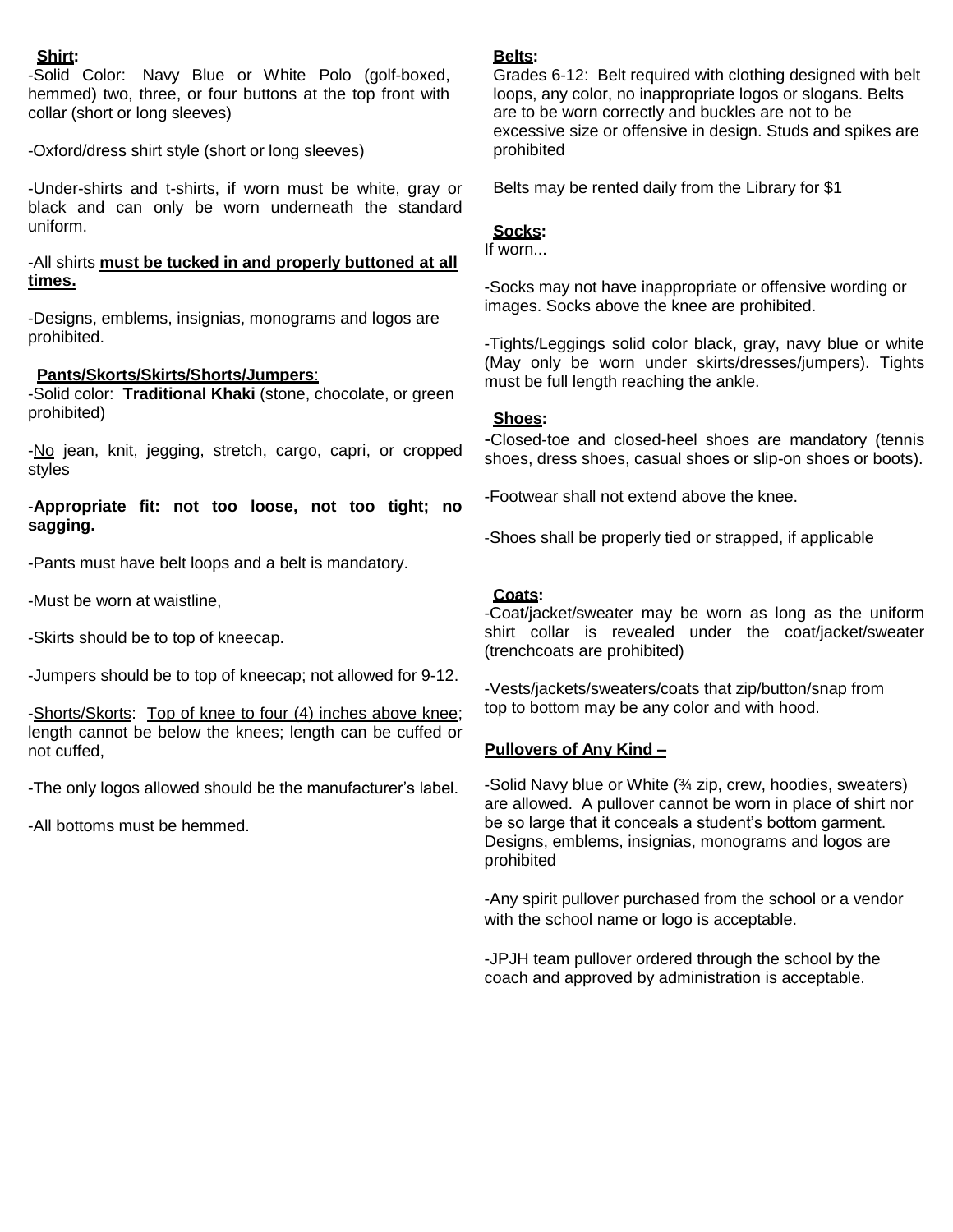#### **STUDENT COMPLIANCE WITH THE UNIFORM DRESS CODE:**

The *School Uniform Dress Code of Livingston Parish* shall strive to achieve full compliance through use of incentives and positive reinforcement measures, and will resort to disciplinary action only when positive measures fail to ensure compliance. In addition, the policy's rationale and benefits of the *School Uniform Dress Code* will be explained and fully understood by the student and his or her family.

The intent of this policy is not to inhibit or prohibit any student who is not in uniform from receiving the education to which he or she is entitled. Also, the intent of this policy is not to suspend or expel a student from class or from school, or lower an academic grade as a result of not complying with the *School Uniform Dress Code*. However, non-compliance shall result in progressive disciplinary action being taken with the student.

No student shall be considered in violation of the *School Uniform Dress Code* in the following instances:

- A. When administrators allow exceptions to the uniform code for special events. (Ex. Dress-up day, athletes on game days, band, cheer, academic teams, clubs, picture day, band on regular meeting days, etc.)
- B. During the first ten (10) school days after transferring from out of the Parish to Livingston Parish Schools. During this ten (10) day period, appropriate dress (according to School Board Policy) shall be followed.
- C. When a student is on campus outside of normal school hours.

| <b>PROGRESSIVE DISCIPLINARY ACTION TAKEN FOR DRESS CODE VIOLATIONS</b><br>(PER SEMESTER)               |                                                                                                                             |                                                                                         |  |  |  |  |
|--------------------------------------------------------------------------------------------------------|-----------------------------------------------------------------------------------------------------------------------------|-----------------------------------------------------------------------------------------|--|--|--|--|
| $1st - 3rd$<br><b>Offense</b>                                                                          | 4 <sup>th</sup> -6th Offense                                                                                                | 7 <sup>th</sup> or more offenses                                                        |  |  |  |  |
| Notification sent<br>home via student or<br>message to parent<br>via phone, email or<br>automated call | Detention<br>Tuesday and/or Thursday<br>6:40 A.M.- 7:05 A.M.<br>( )r<br>After School Clinic<br>Thursday<br>$2:15-5:00$ P.M. | One (1) day out of school<br>suspension for each offense<br>due to willful disobedience |  |  |  |  |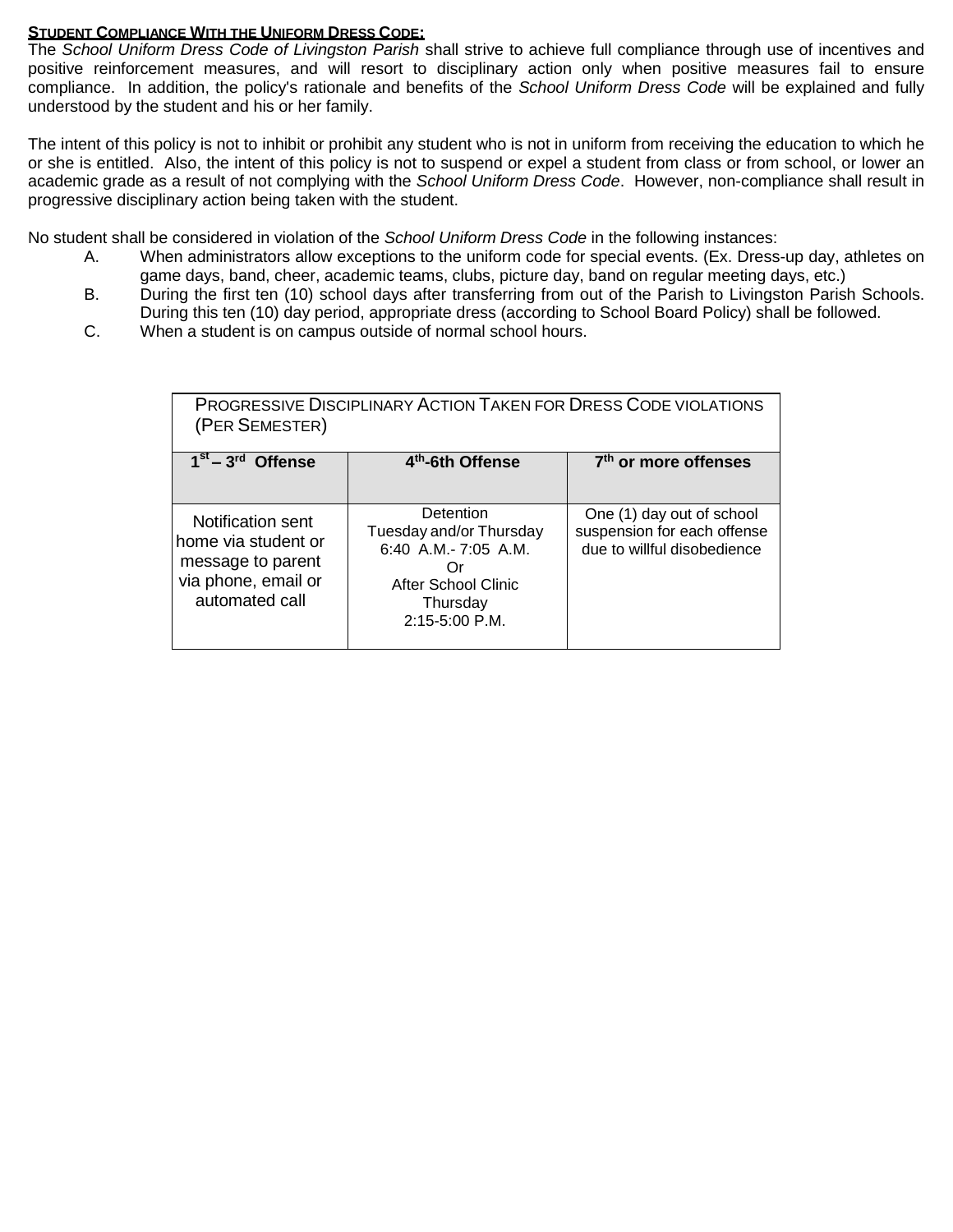# **CLASSROOM DISCIPLINE POLICY**

Each teacher will maintain a log of student behavior within their classroom for minor infractions that require the issuance of remedial work. Each teacher shall establish teacher expectations and students must be informed of the expectations. Infractions shall be recorded daily. Upon the fourth infraction, students will receive an office referral. Once the fourth infraction is addressed by the administration, the discipline log for the student shall start over.

Proper student conduct is the responsibility of the student and parents. It is the daily responsibility of school personnel to assure that no single person interferes with the learning environment of other students. The Principal or his designee will determine when offenses are extreme or flagrant.

# **REFERRAL PROCESS FOR MINOR INFRACTIONS**

1<sup>st</sup> Infraction - Teacher conference

2<sup>nd</sup> Infraction –Teacher assigns remedial work – must be signed by parent

- 3<sup>rd</sup> Infraction –Teacher will make personal contact with parent by phone or acknowledged email. Teacher may assign additional remedial work.
- 4<sup>th</sup> Infraction Office Referral

# **ADMINISTRATIVE DISCIPLINE POLICY**

**Action to be administered by the office for discipline problems shall be one of the following: Conference, Detention, Behavior Clinic, Suspension, Expulsion.**

- A. **Conference**  used at the discretion of the Administrator. It can be used on the occurrence of a minor discipline problem or to avoid the occurrence of a more serious, major offense.
- B. **Morning Detention** used for minor offenses. Students may be placed in morning detention. Students must come prepared with signed permission slip, planner, paper, and pen/pencil. Students who do not come prepared will be dismissed. Students may not ride the bus if it is not on campus to unload at 6:40 a.m. first load. Failure to attend, with the exception of absence from school, will result in behavior clinic.
- C. **Behavior Clinic** –will be used as an alternative to suspension at the discretion of the administration. Students will only be assigned to Alternative Center for a **maximum of four times** during the school year. Any violation of rules governing the center will result in an automatic suspension from school. Students misbehaving during behavior clinic will receive a one day suspension from school. **Failure to attend the Behavior Clinic for any reason will result in an automatic suspension from school.** Students must come prepared with signed permission slip, planner, paper, and pen/pencil. Students who do not come prepared will be dismissed.
- D. **Suspension**  used for major offenses or an excessive amount of minor offenses. Short term suspension will range from 1 to 2 days. Long term suspension will range from 3 to 9 days. An indefinite suspension will be left up to the discretion of the Administration and the Central Office. The severity of the offense will determine the length of the punishment. Suspensions begin at **2:15** on the day of the infraction. Administration may request student be picked up at time discipline is given. **Student may not attend any extra-curricular activities.**
- E. **Expulsion** Upon receiving the 4<sup>th</sup> suspension, the student will be recommended for expulsion. If at any time in the estimation of the Administration the offense is severe enough to warrant expulsion, suspensions will be waived and expulsion will be recommended.

\*\* It should be noted that the accumulation of Detentions, Alternative Center assignments, Suspensions, and Expulsions for the first semester WILL BE carried over to the second semester.

These are not erased from a student's record until the conclusion of the school year.

**\*\* The Administration reserves the right to change the Discipline Policy according to requirements of the Central Office and recognizable need for the smooth operation of the school.**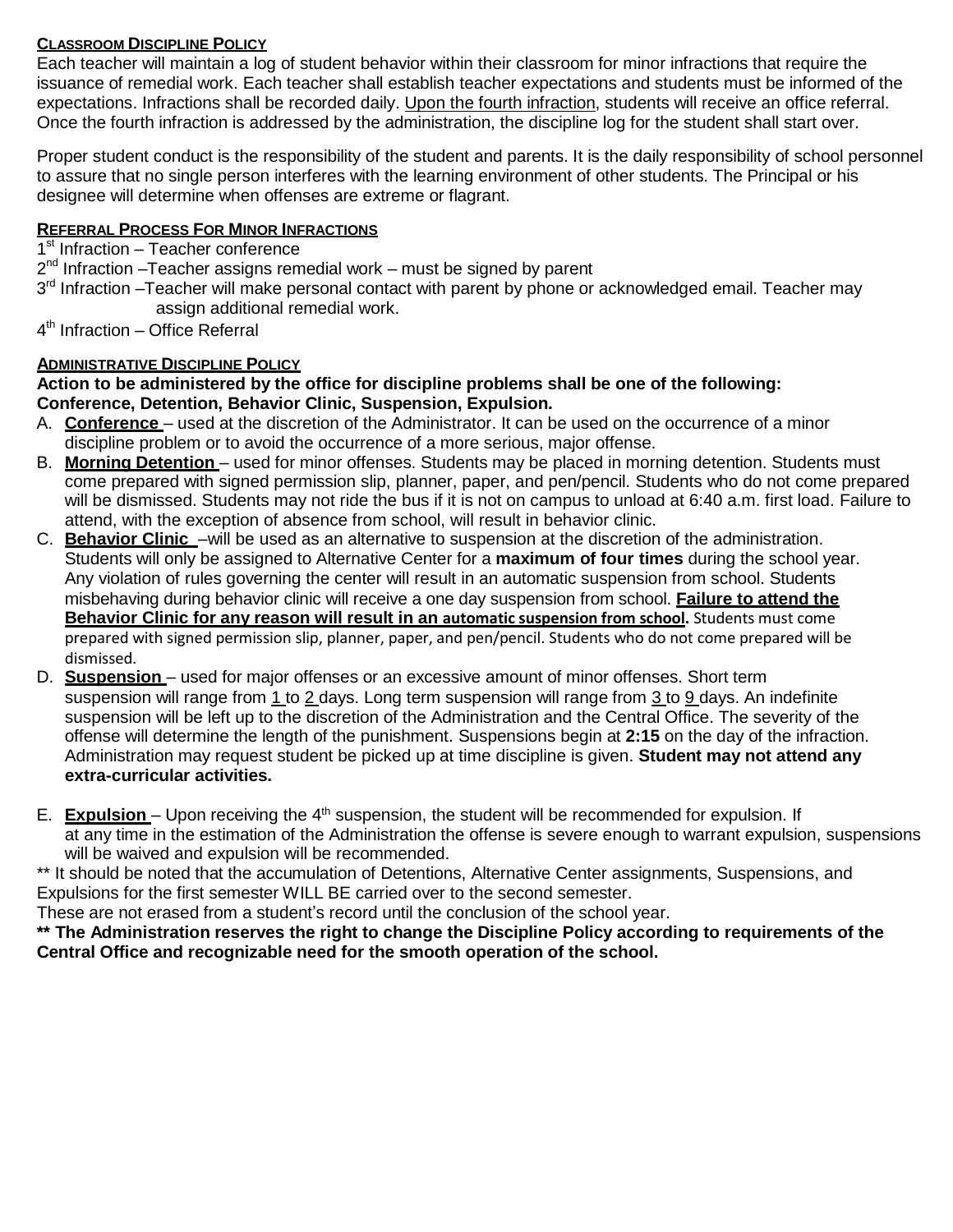|                                                                                          | <b>Suspension</b>       |                                  |                                         |                                         |                                                           |
|------------------------------------------------------------------------------------------|-------------------------|----------------------------------|-----------------------------------------|-----------------------------------------|-----------------------------------------------------------|
| <b>OFFENSE</b>                                                                           | <b>DETENTION</b>        | <b>BEHAVIOR</b><br><b>CLINIC</b> | <b>SHORT</b><br><b>TERM</b>             | LONG<br><b>TERM</b>                     | <b>EXPULSION</b>                                          |
| Fighting                                                                                 |                         |                                  |                                         | 3<br>days                               |                                                           |
| Continuing to fight after school personnel's request                                     |                         |                                  |                                         | 5                                       |                                                           |
| to stop                                                                                  |                         |                                  |                                         | days                                    |                                                           |
| Fighting (multiple offenses)                                                             |                         |                                  |                                         | $5-9$                                   |                                                           |
|                                                                                          |                         |                                  |                                         | days                                    |                                                           |
| Hooky (staying home)                                                                     |                         | χ                                | X                                       |                                         |                                                           |
| Leaving campus - unauthorized checkout                                                   |                         | X                                | $\overline{\mathbf{X}}$                 | X                                       |                                                           |
| Unexcused tardies                                                                        | X                       | χ                                | χ                                       |                                         |                                                           |
| Smoking, dipping, possession                                                             |                         |                                  | χ                                       | χ                                       |                                                           |
| Possession of cigarette lighters/matches/vape/juul                                       |                         |                                  | X                                       | X                                       |                                                           |
| Arson                                                                                    |                         |                                  |                                         |                                         | χ                                                         |
| Groom & dress violations                                                                 | χ                       | χ                                |                                         |                                         |                                                           |
| Disruptive/uncooperative behavior/failure to                                             | χ                       | χ                                | X                                       |                                         |                                                           |
| participate                                                                              |                         |                                  |                                         |                                         |                                                           |
| Failure to do/complete punish work                                                       | X                       | X                                | $\mathsf{X}$                            |                                         |                                                           |
| Disrespect for authority<br>Willful disobedience                                         | χ                       | χ<br>$\overline{\mathbf{X}}$     | $\pmb{\chi}$<br>$\overline{\mathbf{X}}$ | $\pmb{\chi}$<br>χ                       | χ<br>$\overline{\mathbf{X}}$                              |
|                                                                                          |                         |                                  |                                         |                                         |                                                           |
| Vandalism (suspension until reimbursement is made)                                       |                         | X                                | $\pmb{\chi}$                            | $\pmb{\chi}$<br>$\overline{\mathbf{X}}$ | χ                                                         |
| Breaking and entering school property                                                    |                         |                                  |                                         |                                         | χ<br>$\overline{\mathsf{x}}$                              |
| Assault and battery of school personnel                                                  |                         |                                  |                                         |                                         | No readmission<br>to JPJH                                 |
| Harassing/threatening a student                                                          | X                       | X                                | $\boldsymbol{X}$                        | $\boldsymbol{X}$                        | χ                                                         |
| Harassing/threatening school personnel                                                   |                         |                                  |                                         | χ                                       | χ                                                         |
| Possession/use of alcohol or drugs                                                       |                         |                                  |                                         |                                         | $\overline{\mathsf{x}}$<br>Period of<br>$2 - 4$ semesters |
| Distribution/possession with intent to distribute (law<br>enforcement officers notified) |                         |                                  |                                         |                                         | χ<br>Period of<br>$2 - 4$ semesters                       |
| Gambling                                                                                 | X                       | χ                                | χ                                       |                                         |                                                           |
| Stealing (reimbursement)                                                                 |                         |                                  | $\overline{\mathbf{X}}$                 | $\pmb{\mathsf{X}}$                      | χ                                                         |
| Extortion (reimbursement)                                                                |                         | χ                                | $\overline{\mathbf{X}}$                 | $\mathsf{X}$                            | X                                                         |
| Profane language                                                                         | X                       | $\overline{\mathbf{X}}$          | χ                                       |                                         |                                                           |
| <b>Racial Slurs</b>                                                                      |                         |                                  | $\mathsf{X}$                            | X                                       |                                                           |
| Public display of affection                                                              | X                       | χ                                | $\pmb{\chi}$                            | $\pmb{\chi}$                            | X                                                         |
| Alteration of grade reporting or medical excuses                                         |                         | $\overline{\mathbf{X}}$          | $\overline{\mathbf{X}}$                 | $\overline{\mathbf{X}}$                 |                                                           |
| Forgery of administrator, teacher, or parent's<br>signature                              |                         | Χ                                | X                                       | X                                       |                                                           |
| Minor disturbance                                                                        | $\overline{\mathsf{X}}$ | $\overline{\mathbf{X}}$          | X                                       |                                         |                                                           |
| Major disturbance                                                                        |                         |                                  | $\mathsf{X}$                            | X                                       | X                                                         |
| Student trespassing; unauthorized area                                                   | X                       | χ                                | $\pmb{\mathsf{X}}$                      | $\pmb{\mathsf{X}}$                      |                                                           |
| Possession/use of fireworks                                                              |                         | $\pmb{\mathsf{X}}$               | $\pmb{\mathsf{X}}$                      | $\boldsymbol{\mathsf{X}}$               |                                                           |
| Failure to attend Detention (unexcused absence)                                          |                         | X                                | $\overline{\mathbf{X}}$                 |                                         |                                                           |
| Failure to comply with Detention rules                                                   |                         | $\overline{\mathbf{X}}$          | $\overline{\mathbf{X}}$                 |                                         |                                                           |
| Chewing gum/straw (no warning)                                                           | χ                       | $\boldsymbol{\mathsf{X}}$        | $\mathsf{X}$                            |                                         |                                                           |
| Eating in class/hallway (no warning)                                                     | X                       | X                                | X                                       |                                         |                                                           |
| Use of any object as a firearm or weapon                                                 |                         |                                  |                                         | X                                       | χ                                                         |
| Possession/use of firearm or weapon                                                      |                         |                                  |                                         |                                         | $\overline{\mathsf{x}}$<br>Period of 4<br>semesters       |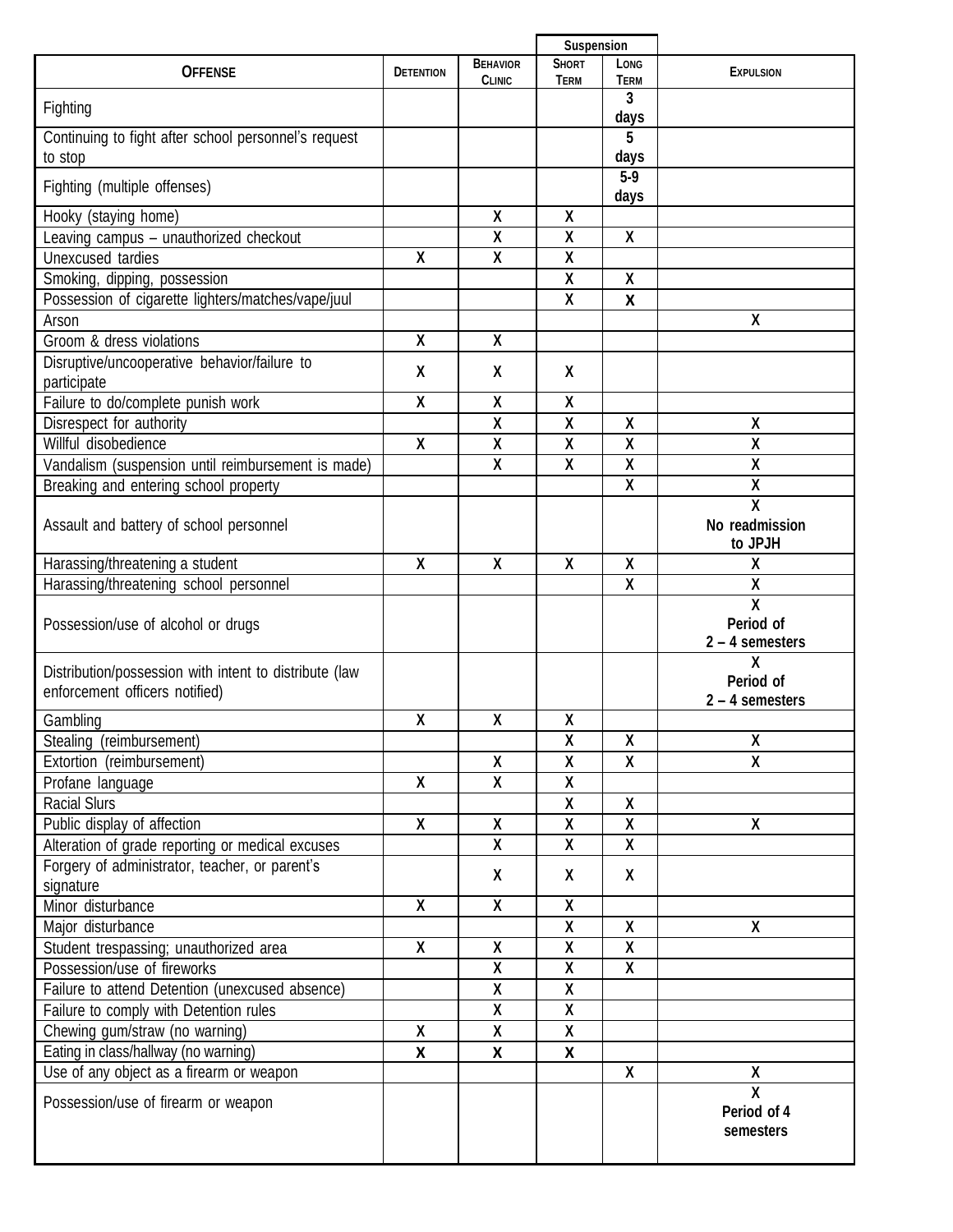|                                                                                                                        |                  |                                  | Suspension                  |                     |                  |
|------------------------------------------------------------------------------------------------------------------------|------------------|----------------------------------|-----------------------------|---------------------|------------------|
| <b>OFFENSE</b>                                                                                                         | <b>DETENTION</b> | <b>BEHAVIOR</b><br><b>CLINIC</b> | <b>SHORT</b><br><b>TERM</b> | Long<br><b>TERM</b> | <b>EXPULSION</b> |
| Unacceptable/unauthorized use of computers                                                                             | X                | χ                                | X                           | X                   | X                |
| Possession/use of cell phones, Apple watches, air<br>pods, recording or telecommunication devices                      |                  | X                                | X                           | X                   | χ                |
| Possession of inappropriate personal items (CD<br>players, playing/baseball cards, electronic devices,<br>games, toys) | X                | χ                                |                             |                     |                  |
| Buying/selling of personal items at school                                                                             | χ                | χ                                | X                           |                     |                  |
| Not having planner                                                                                                     | χ                | χ                                |                             |                     |                  |
| False charges against authority                                                                                        |                  |                                  |                             | χ                   | χ                |
| Cell phone (1 <sup>st</sup> possession) Parent must pick up                                                            |                  | X                                |                             |                     |                  |
| Cell phone (2nd possession and subsequent<br>possession) Parent must pick up                                           |                  |                                  | X                           |                     |                  |
| <b>Shirt Untucked</b>                                                                                                  | $1 - 2$          | $3 - 4$                          | 5 or<br>more                |                     |                  |
| Academic Dishonesty/Cheating (2 <sup>nd</sup> offense and<br>beyond)                                                   | X                | X                                | X                           | X                   | X                |
| Other offenses and punishments may be added if<br>needed                                                               |                  |                                  |                             |                     |                  |

# **CHECK WRITING POLICY**

LPPS uses **Envision Payment Solutions** for all returned items (NSF). All returned items are subject to electronic redeposit without further notice. Louisiana State Law authorizes a \$25 (or 5% the face amount) collection fee on all returned items. Please include the following information on every check presented to your child's school including those written for fundraisers: **FULL NAME, CURRENT STREET ADDRESS, HOME PHONE NUMBER**. When filling out checks, please include your child's name in the memo section. Thank you for your cooperation. **Envision's** contact information is: 1-877-290-5460 or 770-709-3100. [customerservice@envisionpayments.com](mailto:customerservice@envisionpayments.com)

All checks for purchases through Juban Parc Junior High should be made out to Juban Parc Junior High.

Preferred method for all payments is online payments found on school website at jubanparcjh.org.

#### **LPPS FAMILY RESOURCE CENTER**

The LPPS Family Resource Center will be housed at the Livingston Parish Literacy and Technology Center in room 142B (Address: 9261 Florida Blvd., Walker, LA 70785/Phone Number 225-667-1098). The center will be open on Tuesday (1 P.M.  $-7$  P.M.), Wednesday (9 A.M.  $-3$  P.M.), and Thursday (9 A.M.  $-7$  P.M.).

The goal of the center is to provide resources that will assist, guide, and support families with their children's education and promote family engagement.

Services the center will offer are education materials for loan, workbooks/worksheets on many skills taught in the classroom, special needs information, workshops/training, ACT prep materials/workshops and much more.

#### Child Find

In accordance with the State of Louisiana Child Search Program, annual and ongoing activities are conducted to identify and locate children (ages 3 through 21) suspected of being exceptional and in need of special education and/or related services. If you have a child or know of a child between the ages of 3 and 5 years old who seems to have difficulty learning, help is available. Contact the Livingston Parish Public Schools Child Search Coordinator at (225) 686-7600. If your child is school-aged, contact your home-based school district regarding these concerns